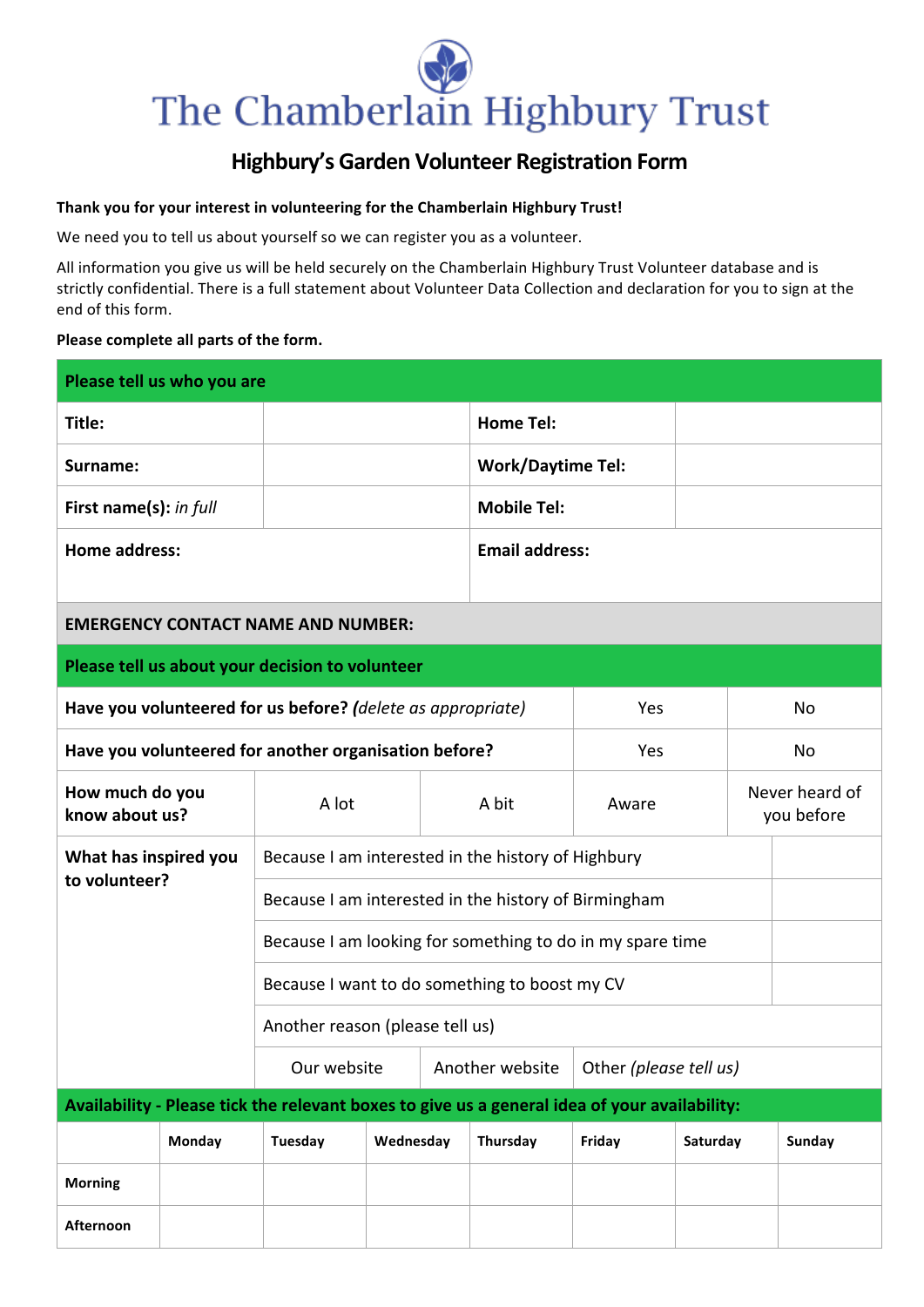#### Please give brief details of any relevant SKILLS AND EXPERIENCE.

This can include employment background, formal, informal and work-based training, volunteering.

#### Please give brief details of your BACKGROUND AND INTERESTS.

This can include hobbies, interests and previous volunteering experience (including for Chamberlain Highbury Trust):

#### **Volunteers Data Collection Information & Declaration**

**Data protection:** The information that you provide will be stored electronically and manually in the Chamberlain Highbury Trust's 'Volunteers' database.

The database will be used to keep a current record of our volunteers and of your volunteering activity at the Chamberlain Highbury Trust. The information you provide will not be disclosed, sold or rented to any third party.

Your name and contact details will be passed to Sustainable Life to organise your volunteering sessions; they also have secure filing systems and data protection policies.

#### **Your declaration**

\*I give / do not give my consent to this information being held on an electronic and manual database for the purpose of keeping a current record of my volunteering activity, and for the collection of statistical data by the Chamberlain Highbury Trust.

\*I give / do not give my consent for the Chamberlain Highbury Trust to use images of me in my work with the Chamberlain Highbury Trust as a volunteer in connection with advertising, marketing and promoting public relations for the Chamberlain Highbury Trust.

*Any restrictions you wish to place:*

| Signed: |  |
|---------|--|
| Date:   |  |

#### Thank you for completing this form.

Please return to:

#### chamberlainhighburytrust@outlook.com or The Chamberlain Highbury Trust, 4 Yew Tree Road, B13 8QG **Reg. Charity No. 1169845 | VAT Reg. No. 257 0545 04 | Reg. Company Number: 10157307**